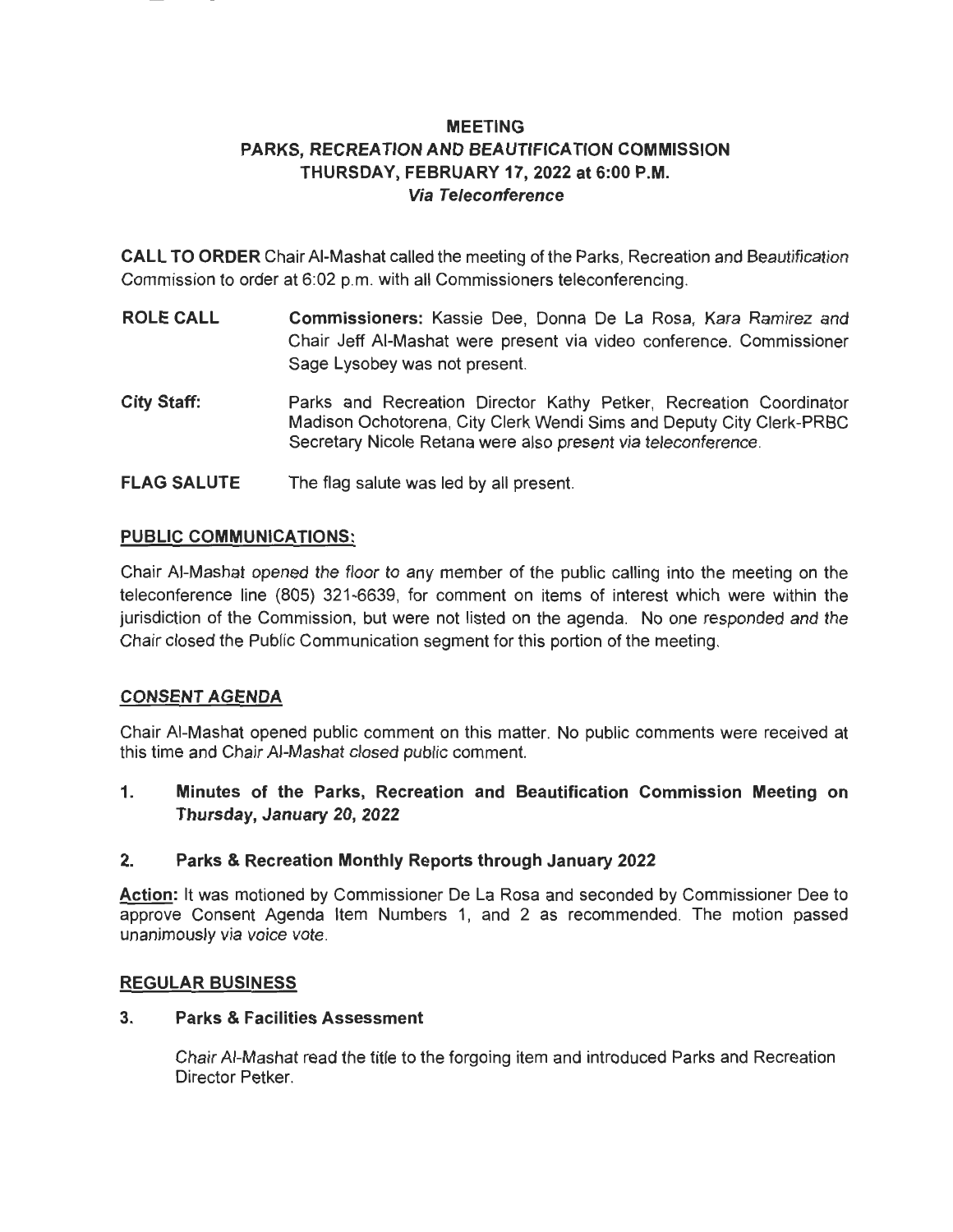Parks and Recreation Director Petker presented staff report reviewing the City's Parks and Facilities.

Chair AI-Mashat opened public comment on this matter. No public comments were received at this time and Chair AI-Mashat closed public comment.

**Action:** The Commission reviewed the status of the Parks, and Recreation facilities for improvements and forwarded this information to City Council.

#### **4. Beautification Award Nomination Process**

Chair AI-Mashat read the title to the forgoing item and introduced Parks and Recreation Director Petker.

Parks and Recreation Director Petker presented staff report discussing the Beautification Award nomination process.

Chair AI-Mashat opened public comment on this matter. No public comments were received at this time and Chair AI-Mashat closed public comment.

**Action:** The Commission revived the information regarding the process of nominating a Beautification Award for residential and business properties within the City of Grover Beach.

#### **COMMISSION COMMUNICATIONS**

Chair AI-Mashat discussed the Fence Painting and suggested if any of the Commissioners where available for any future activities to try to attend.

#### **STAFF COMMUNICATION**

Parks & Recreation Director Petker reviewed the follow up report, discussing the Winter/Spring Activity Guide distribution, City Council results of the Pickleball Courts, and the CA Parks & Recreation Conference in March. She also discussed upcoming Arbor Day activities and the receipt of a public grant donation of 50 trees.

Recreation Coordinator Ochotorena discussed the results of the Volunteer Recognition Event and the upcoming Mother & Son Dinner & Dance on May 13<sup>th</sup>, 2022.

#### **PUBLIC COMMUNICATION**

Chair AI-Mashat opened public comment on this matter. No public comments were received at this time and Chair AI-Mashat closed public comment.